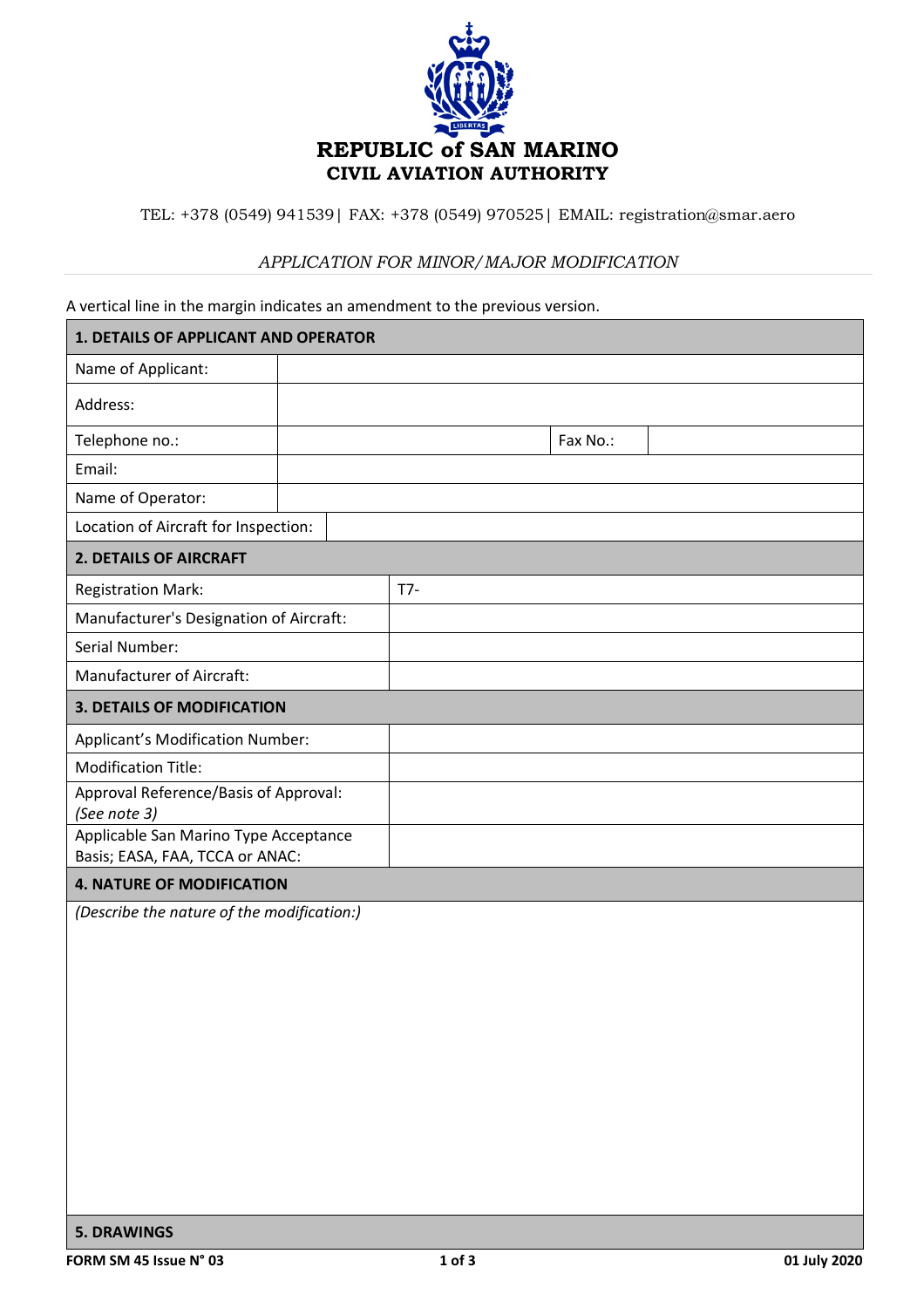| <b>Original Drawings affected:</b><br>(Write N/A if not affected)                                                                                                   |  |  |  |       |                                |  |  |  |
|---------------------------------------------------------------------------------------------------------------------------------------------------------------------|--|--|--|-------|--------------------------------|--|--|--|
| New Drawings introduced:                                                                                                                                            |  |  |  |       |                                |  |  |  |
| <b>6. MANUALS/DOCUMENTS</b><br>Please give details if any of the following manuals/documents are affected (if not, state Not Affected)                              |  |  |  |       |                                |  |  |  |
| TCDS:                                                                                                                                                               |  |  |  |       |                                |  |  |  |
| Crew Manuals:                                                                                                                                                       |  |  |  |       |                                |  |  |  |
| Flight Manual:                                                                                                                                                      |  |  |  |       |                                |  |  |  |
| MMEL/MEL:                                                                                                                                                           |  |  |  |       |                                |  |  |  |
| Maintenance Overhaul and Repair Manual:                                                                                                                             |  |  |  |       |                                |  |  |  |
| Weight and Balance:                                                                                                                                                 |  |  |  |       |                                |  |  |  |
| Maintenance Programme:                                                                                                                                              |  |  |  |       |                                |  |  |  |
| <b>Electrical Load Analysis</b>                                                                                                                                     |  |  |  |       |                                |  |  |  |
| <b>7. APPLICANTS DECLARATION</b><br>I hereby declare that to the best of my knowledge the particulars entered on this application are accurate in<br>every respect. |  |  |  |       |                                |  |  |  |
| I agree to pay all charges in connection with this application in accordance with the current Scheme of Fees.                                                       |  |  |  |       |                                |  |  |  |
| Date:                                                                                                                                                               |  |  |  |       | Position:                      |  |  |  |
| Name of Applicant:                                                                                                                                                  |  |  |  |       | <b>Signature of Applicant:</b> |  |  |  |
| <b>CAA SMR USE ONLY</b>                                                                                                                                             |  |  |  |       |                                |  |  |  |
| Date Application Received:                                                                                                                                          |  |  |  |       |                                |  |  |  |
| This application is determined to be:<br>Minor                                                                                                                      |  |  |  | Major | Name of Inspector:             |  |  |  |

*Note: Refer also to Guidance Notes overleaf.*